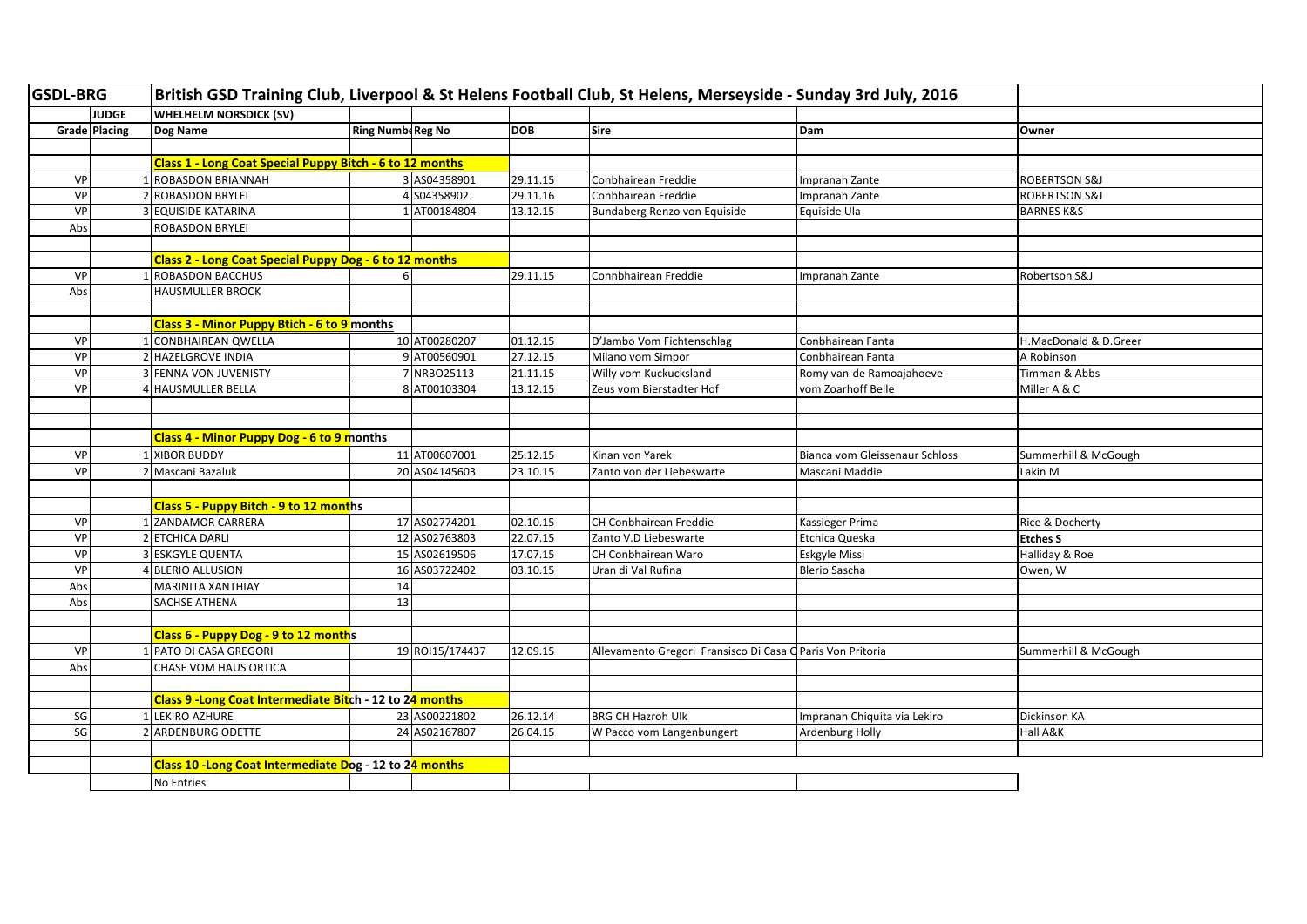| <b>GSDL-BRG</b> |               | British GSD Training Club, Liverpool & St Helens Football Club, St Helens, Merseyside - Sunday 3rd July, 2016 |                          |                |            |                               |                                 |                         |
|-----------------|---------------|---------------------------------------------------------------------------------------------------------------|--------------------------|----------------|------------|-------------------------------|---------------------------------|-------------------------|
|                 | <b>JUDGE</b>  | <b>WHELHELM NORSDICK (SV)</b>                                                                                 |                          |                |            |                               |                                 |                         |
|                 | Grade Placing | Dog Name                                                                                                      | <b>Ring Numbe Reg No</b> |                | <b>DOB</b> | <b>Sire</b>                   | Dam                             | Owner                   |
|                 |               |                                                                                                               |                          |                |            |                               |                                 |                         |
|                 |               | Class 11 - Junior Bitch - 12 to 18 months                                                                     |                          |                |            |                               |                                 |                         |
| SG              |               | 1 ARDENBURG ODYSSEY@MASCANI                                                                                   |                          | 26 AS02167805  | 24.06.16   | W Pacco vom Langenbungert     | Ardenburg Holly                 | Hutchinson S & S        |
| SG              |               | 2 ROMAINVILLE CAROLINE                                                                                        |                          | 27 AR02054601  | 11.02.15   | Romainville Xerro             | Ruby vom Frankengrund           | Johnson J               |
| Abs             |               | <b>NIKONIS GINA</b>                                                                                           | 26                       |                |            |                               |                                 |                         |
|                 |               |                                                                                                               |                          |                |            |                               |                                 |                         |
|                 |               | <b>Class 12- Junior Dog - 12 to 18 months</b>                                                                 |                          |                |            |                               |                                 |                         |
| SG              |               | 1 ARDENBURG ODIN                                                                                              |                          | 33 S02167803   | 26.04.15   | Pacco vom Langenbungert       | Ardenburg Holly                 | Plattt S                |
| SG              |               | 2 NIKONIS HUGO                                                                                                |                          | 31 AS02061105  | 01.05.15   | Calle vom Westervenn          | Nikonis Maike                   | Farley N                |
| SG              |               | 3 SOLOPHINA BENITO                                                                                            |                          | 30 AS01569201  | 27.04.15   | <b>CH Conbhairean Gio</b>     | Carlsbro Eika @ Solophina       | Asher R                 |
| SG              |               | ECHICA CANTO@ MASCANI                                                                                         |                          | 29 AS02209202  | 27.05.15   | Zanto vd Leibeswarte          | Etchica Brandi                  | Lakin M                 |
| Abs             |               | HAZROH XAVIER                                                                                                 | 28                       |                |            |                               |                                 |                         |
| Abs             |               | <b>DANISOF GINO</b>                                                                                           | 32                       |                |            |                               |                                 |                         |
|                 |               |                                                                                                               |                          |                |            |                               |                                 |                         |
|                 |               | Class 13- Yearling Bitch - 18 to 24 months                                                                    |                          |                |            |                               |                                 |                         |
| SG              |               | 1 BRINEAK CINA                                                                                                |                          | 34 AR03665606  | 26.09.14   | CH Mascani Ikon               | <b>Brineack Amethist</b>        | Hall A & K              |
|                 |               |                                                                                                               |                          |                |            |                               |                                 |                         |
|                 |               | <b>Class 14- Yearling Dog - 18 to 24 months</b>                                                               |                          |                |            |                               |                                 |                         |
| SG              |               | 1 CONBHAIREAN OBI                                                                                             |                          | 40 AS01321401  | 02.11.14   | <b>CH.Conbhairean Freddie</b> | Erle von Klobenwalde            | MacDonald & Greer       |
| SG              |               | 2 CONBHAIREAN OSKAR                                                                                           |                          | 36 AS01321402  | 02.11.14   | CH.Conbhairean Freddie        | Erle von Klobenwalde            | Gray T                  |
| SG              |               | ROSTERGARTEN APOLLO                                                                                           |                          | 35 AS1328201   | 01.09.14   | Zentrums Youri                | Trabella Bella                  | <b>Butt H &amp;RH</b>   |
| $\mathsf{SG}$   |               | 4 ESKGYLE PIROL OF ROBUNA                                                                                     |                          | 39 AR03586501  | 11.10.14   | Veneze Lutz                   | Eskgyle Jiffi                   | McPhee R                |
| SG              |               | 5 VIDEX SHIRAZ OF ESKGYLE                                                                                     |                          | 37 AR03441904  | 02.09.14   | Leo vd Zenteiche              | Videx Mika                      | Halliday & Roe          |
| Abs             |               | BEEGAR AMMOM VOM ALLSALA                                                                                      |                          |                |            |                               |                                 |                         |
|                 |               |                                                                                                               |                          |                |            |                               |                                 |                         |
|                 |               | Class 15- Long Coat Adult Bitch - 24+ months                                                                  |                          |                |            |                               |                                 |                         |
| $\mathsf{V}$    |               | <b>IMPRANASH FLAVIA</b>                                                                                       |                          | 44 ARO1248401  | 12.03.14   | Conbhairean Waro              | Impranah Razzamattaz            | Turner J                |
| $\vee$          |               | <b>CRUAGHAIRE GUINIVERE</b>                                                                                   |                          | 41 AR00201702  | 21.12.13   | Hazroh Ulk                    | Cruaghaire Druantia             | Cuthbert S              |
| $\mathbf{v}$    |               | ANTILLI NORA@ MISHYABOO                                                                                       |                          | 42 AR00697104  | 11.0.14    | Gordon duClos De Patmisand    | Alexis Aus Famkes Zauberwald    | Farnworth B & C         |
| Abs             |               | <b>MARINITA RUBETTE</b>                                                                                       |                          |                |            |                               |                                 |                         |
|                 |               |                                                                                                               |                          |                |            |                               |                                 |                         |
|                 |               |                                                                                                               |                          |                |            |                               |                                 |                         |
|                 |               | Class 16- Long Coat Adult Dog - 24+ months                                                                    |                          |                |            |                               |                                 |                         |
| $\vee$          |               | 1 IOLANDA DAX                                                                                                 |                          | 45 AQ01738101  | 20.02.13   | Xeron vom Fichtenschlag       | Hawan von Mining                | Exley & Fitton          |
| $\mathcal{U}$   |               | 3 BRG L/C CH HAZROH ULK                                                                                       |                          | 48 APO4255005  | 03.01.12   | <b>CH Conbhairean Waro</b>    | Korzwin Lucie @ Hazroh          | Small S                 |
|                 |               | 4 CONBHAIREAN KLYDE                                                                                           |                          | 80 ARO2244103  | 07.03.14   | Djambo von Fitchenslag        | BRG CH & CH Conabhairean Quella | Messrs Greer & McDonald |
| $\vee$          |               | 5 EBONY JUMPIN JACK                                                                                           |                          | 47 AP04255005  | 14.09.12   | Romainville Monteiro          | Romainville Ebony               | Archer T                |
| $\mathcal{U}$   |               | 6 MONDSCHATTEN OYYU WITH STOCKDA                                                                              |                          | 46 AM016085011 | 31.03.11   | CH. Kleehuegel Bonno          | Gloria di Camporeal             | Pye A & G               |
|                 |               |                                                                                                               |                          |                |            |                               |                                 |                         |
|                 |               | Class 17- Long Coat Working Bitch - 24+ months                                                                |                          |                |            |                               |                                 |                         |
|                 |               |                                                                                                               |                          |                |            |                               |                                 |                         |